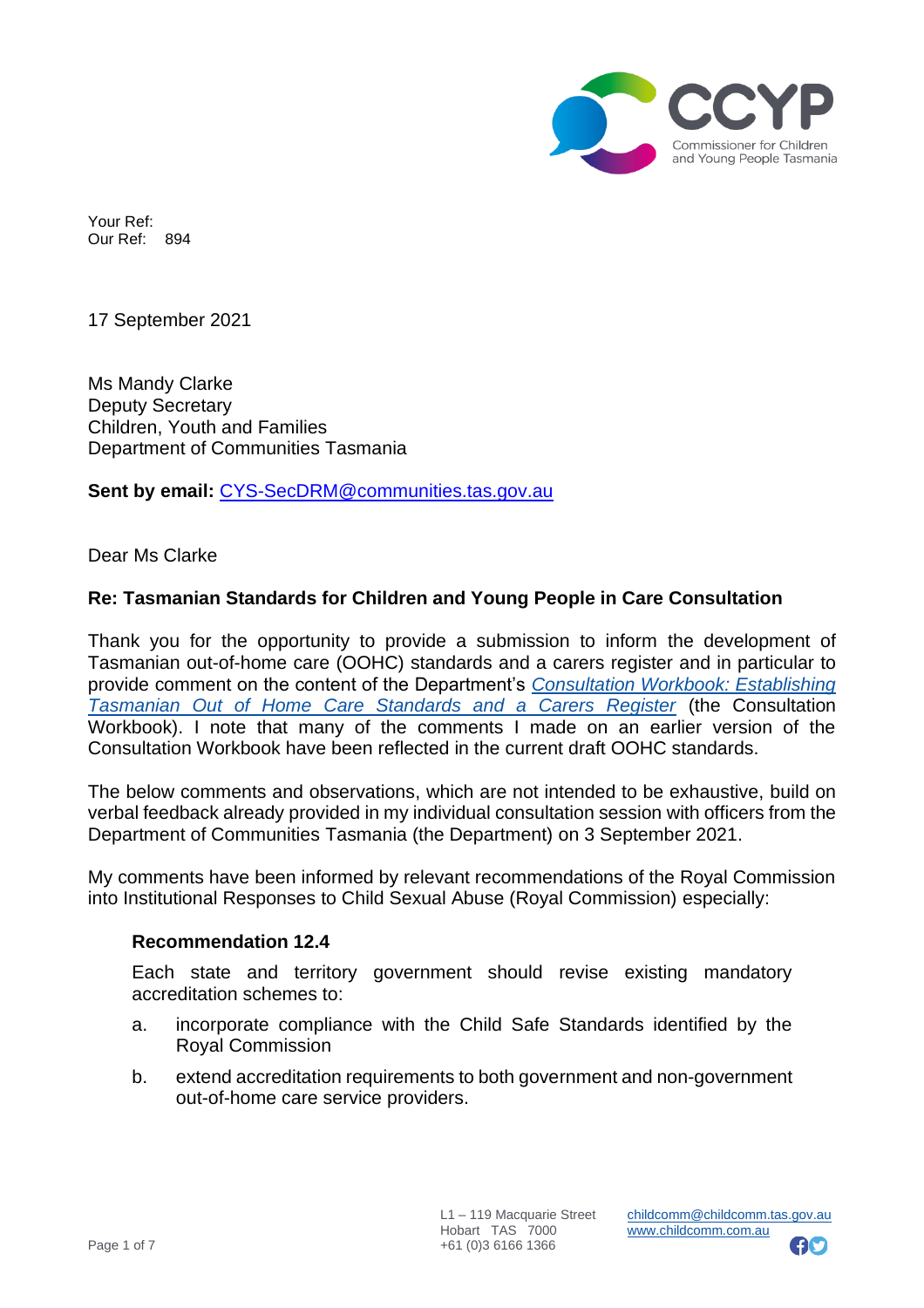

### **Recommendation 12.5**

In each state and territory, an existing statutory body or office that is independent of the relevant child protection agency and out-of-home care service providers, for example a children's guardian, should have responsibility for:

- a. receiving, assessing and processing applications for accreditation of out-ofhome care service providers
- b. conducting audits of accredited out-of-home care service providers to ensure ongoing compliance with accreditation standards and conditions.

**Recommendations 8.17-23** which I will not extract, but which deal with the establishment of nationally consistent carer registers.

I look forward to providing additional comment and input as appropriate on subsequent versions of the OOHC standards, a proposed model for a carers' register, as well as any proposed model for the accreditation of OOHC providers.

# **1. Role of the Commissioner for Children and Young People**

The Commissioner for Children and Young People is an independent statutory office established under Tasmania's *Commissioner for Children and Young People Act 2016* (the CCYP Act). My functions and powers and the principles to which I must have regard are set out in that Act. Section 8 of the CCYP Act outlines my general functions as follows:

- (a) advocating for all children and young people in the State generally;
- (b) acting as advocate for a detainee under the Youth Justice Act 1997;
- (c) researching, investigating and influencing policy development into matters relating to children and young people generally;
- (d) promoting, monitoring and reviewing the wellbeing of children and young people generally;
- (e) promoting and empowering the participation of children and young people in the making of decisions, or the expressing of opinions on matters, that may affect their lives;
- (f) assisting in ensuring the State satisfies its national and international obligations in respect of children and young people generally;
- (g) encouraging and promoting the establishment by organisations of appropriate and accessible mechanisms for the participation of children and young people in matters that may affect them; and
- (h) such other functions as are prescribed.

In performing my functions, I am required to:

• Do so according to the principle that the wellbeing and best interests of children and young people are paramount;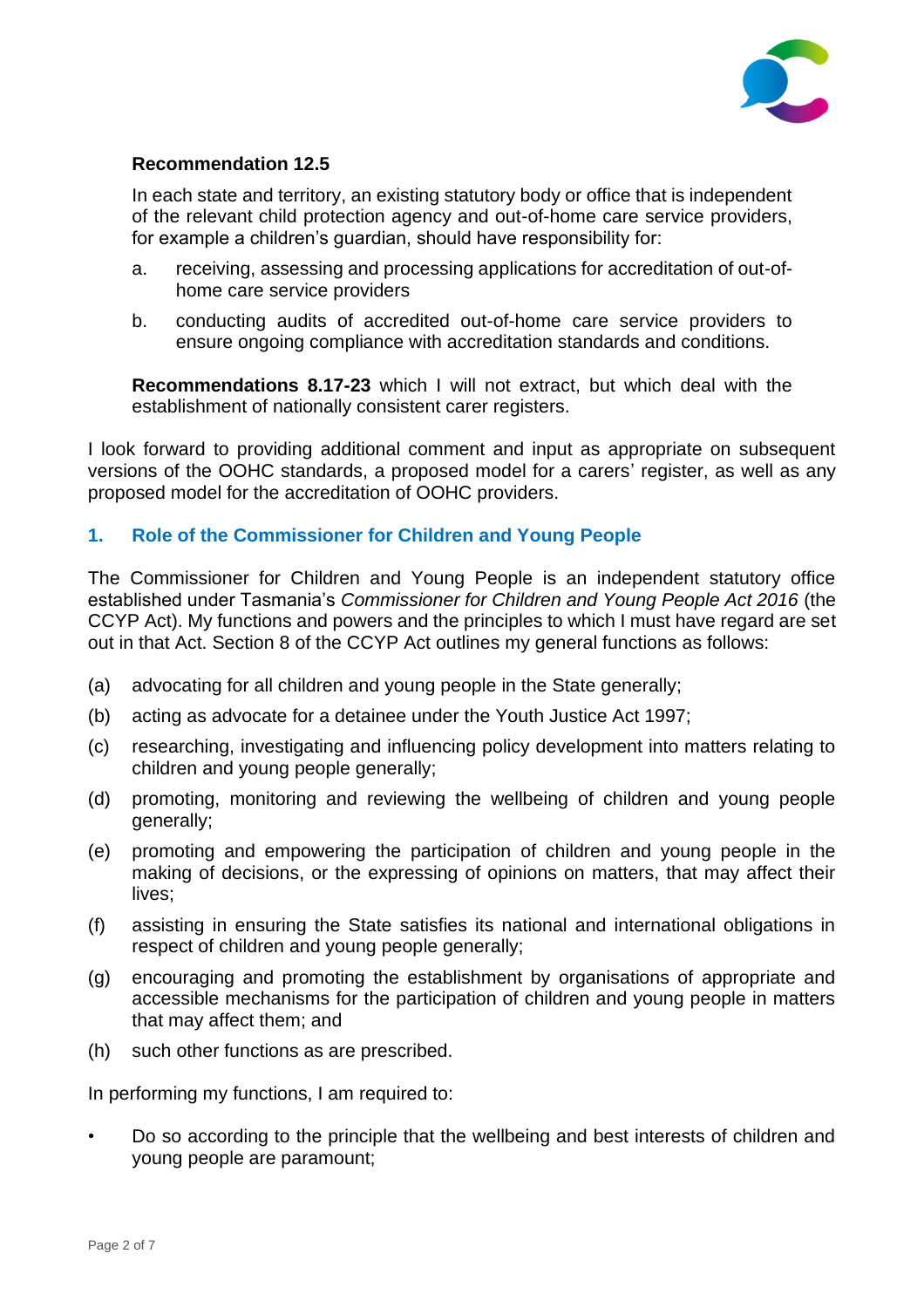

- Observe any relevant provisions of the United Nations *Convention on the Rights of the Child*; and
- Give special regard to the needs of children and young people who are disadvantaged or vulnerable.

One of the ways I fulfill my functions is through the CCYP OOHC Monitoring Program. Commencing in 2018, the overarching aim of the CCYP OOHC Monitoring Program is to promote and protect the wellbeing and rights of children and young people in OOHC, by engaging in independent, systemic monitoring of Tasmania's OOHC system. In the absence of a Tasmania specific quality assurance system incorporating standards for the OOHC system, the CCYP OOHC Monitoring Program monitors the Tasmanian OOHC system in alignment with or through the six wellbeing domains of the *Tasmanian Child and Youth Wellbeing Framework* and the *Out-of-Home Care Outcomes Framework*.

During recent discussions with OOHC providers in the context of my OOHC Monitoring Program, I noted a general sense of positivity and optimism among providers toward the planned introduction of Tasmanian OOHC standards. Several OOHC providers who are also registered providers of NDIS-funded services commented on the benefits flowing to children and young people as well as for their organisation as a result of achieving compliance with a comprehensive quality assurance framework under the NDIS.

# **2. OOHC Standards**

### **a. Introductory comments**

As you know, I have been a strong advocate for the introduction of both OOHC standards and a carers' register for Tasmania. Most recently, in my October *OOHC Monitoring Program Report No. 1* (CCYP Monitoring Report), released in October 2019, I recommended:

### 2. **That the Tasmanian Government strengthens the quality, safety and accountability of the out-of-home care system in Tasmania by:**

- …
- b. Progressing the development and implementation of a Quality and Continuous Improvement Framework for Out-of-Home Care in Tasmania, **which includes Tasmanian standards and ensuring there is a specific standard (or standards) which incorporate(s) the National Principles for Child Safe Organisations.**

The work to develop the Consultation Workbook, and in particular, the draft OOHC standards, is a positive step forward. I welcome the Tasmanian Government's commitment to "the establishment of a formal OOHC accreditation scheme to deliver improved quality of care for children and young people and increasing accountability for OOHC providers, including government providers" (p.6). However, the Consultation Workbook does not provide detailed information about how the OOHC standards will be applied or how their implementation will be monitored or assessed. It states: "work to develop an accreditation scheme, including how the accreditation scheme will be administered and governed and the timing for implementing an accreditation scheme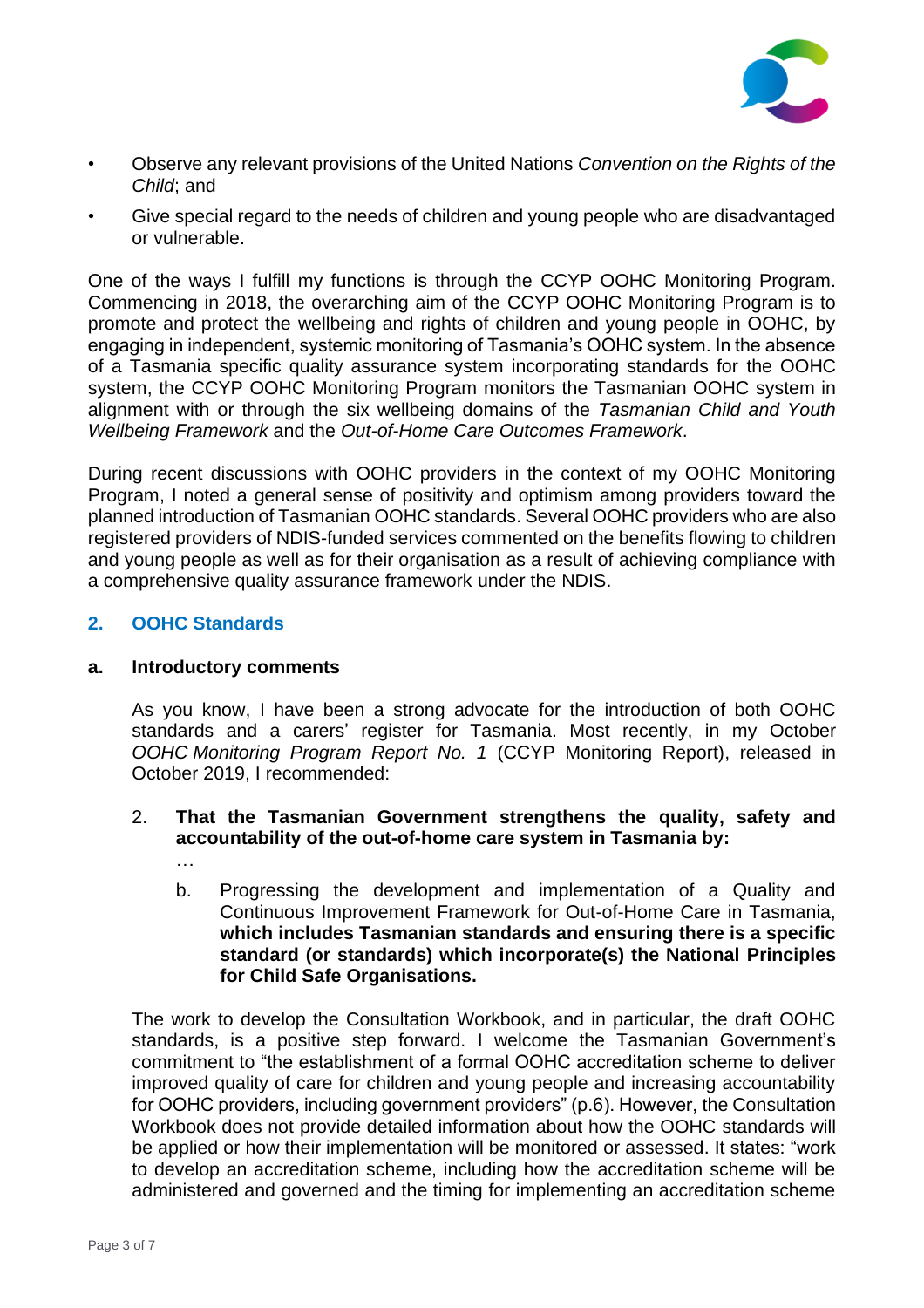

will be progressed alongside a review of the *Children, Young Persons and their Families Act 1997* due to commence in [the] 2021-22 financial year (p.6)". Development of a system for monitoring compliance, including through an accreditation scheme is, in my view, fundamental to the successful introduction of OOHC standards.

As noted in the CCYP Monitoring Report:

*A shift to a system of accreditation based on assessment of individual OOHC providers, including DCT, against an agreed set of standards, would require consideration of legislative change, well planned implementation over a suitable timeframe and sufficient resourcing. In the meantime, and at the very least, the capacity of the existing independent external oversight of OOHC currently undertaken by the Commissioner for Children and Young People could be expanded and resourced to undertake systemic monitoring based on agreed standards.*

Given the essential interrelationship between the OOHC standards and the development of the accreditation scheme necessary to ensure they are appropriately adopted and complied with, the corresponding implementation mechanism(s) should be fully scoped, consulted on and designed as a matter of priority. Noting the relevance of Recommendation 12.5 of the Royal Commission, important policy considerations include:

- Which agency or organisation will be responsible for accrediting OOHC providers and auditing their compliance with the OOHC standards?
- Will there be a legislative framework for the establishment and operation of an independent statutory body to perform this function?
- How will the OOHC standards in "Section 2: Child Safe Organisations" interact with the forthcoming legislative scheme<sup>1</sup> for child safe organisations including child safe standards? For example, will providers be separately assessed on their performance against each set of standards, and by whom?
- How will current OOHC providers be supported to transition to the new accreditation and quality assurance model?

# **b. Structure and content of the draft OOHC standards**

• I am generally supportive of the OOHC standards being aligned to the domains of the *Tasmanian Child and Youth Wellbeing Framework* (the Framework), noting that consideration will need to be given to amending the standards to reflect the recent changes to the Framework, including, for example, the addition of "Valued" to the wellbeing domain of "Being Loved and Safe", recognition of the online environment, and the effects of climate change on wellbeing outcomes.<sup>2</sup>

<sup>1</sup> [https://www.justice.tas.gov.au/community-consultation/closed-community-consultations2/child-safe-organisations-bill-](https://www.justice.tas.gov.au/community-consultation/closed-community-consultations2/child-safe-organisations-bill-2020-have-your-say)[2020-have-your-say](https://www.justice.tas.gov.au/community-consultation/closed-community-consultations2/child-safe-organisations-bill-2020-have-your-say)

<sup>&</sup>lt;sup>2</sup> It Takes a Tasmanian Village: Child and Youth Wellbeing Strategy (August 2021) <u>https://hdp-au-prod-app-tas-</u> [shapewellbeing-files.s3.ap-southeast-](https://hdp-au-prod-app-tas-shapewellbeing-files.s3.ap-southeast-2.amazonaws.com/7616/2968/9040/210301_Child_and_Youth_Wellbeing_Strategy_2021_wcag_FINAL.pdf)

[<sup>2.</sup>amazonaws.com/7616/2968/9040/210301\\_Child\\_and\\_Youth\\_Wellbeing\\_Strategy\\_2021\\_wcag\\_FINAL.pdf](https://hdp-au-prod-app-tas-shapewellbeing-files.s3.ap-southeast-2.amazonaws.com/7616/2968/9040/210301_Child_and_Youth_Wellbeing_Strategy_2021_wcag_FINAL.pdf)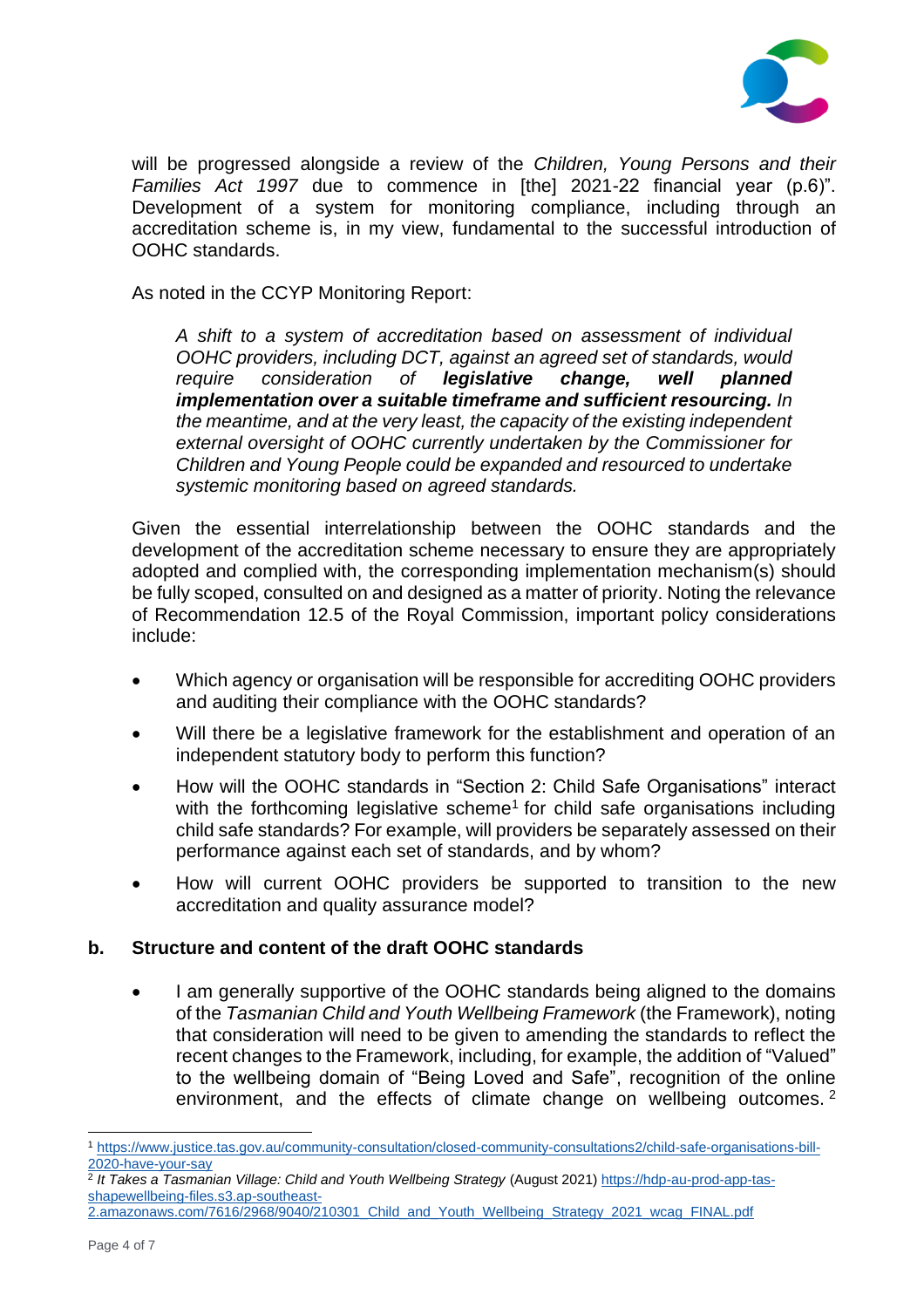

Importantly, I am advised that alignment with the Framework takes account of the views expressed by children and young people with a care experience during consultations to inform the drafting of the draft OOHC standards.

- The language of the draft OOHC standards tends to focus on what children in care should *receive* (i.e. the desired outcome). However, standards ordinarily focus on what an organisation *must do in order to achieve an outcome*. I recommend that the OOHC standards be re-drafted to reflect the latter approach.
- The format of comparable standards in other Australian jurisdictions provide useful pointers for finalising Tasmania's OOHC standards. In particular, I note that similar to the approach adopted by the ACT and NSW, each standard could summarise key legislative/legal requirements and map to relevant articles of the *Convention on the Rights of the Child*, the *Charter of Rights for Tasmanian Children and Young People in Out of Home Care,* the Aboriginal and Torres Strait Islander Child Placement Principle, the principles in the *Children, Young Persons and their Families Act 1997*, and any other relevant legislation including for example the *Registration to Work with Vulnerable People Act 2013.*
- Arguably, the indicators for each standard would perhaps be best developed at a later stage by the organisation responsible for accrediting OOHC providers and assessing their compliance against them. However, given that example indicators have been included in the Consultation Workbook, I provide the following comments for consideration:
	- I note that the Consultation Workbook includes "example indicators of success" against each of the standards. In order to better reflect the intended obligatory nature of the OOHC standards, I suggest that that the term "indicators of **success**" be revised to "indicators of **compliance**". Indicators of compliance would more clearly demonstrate that there are sufficient and effective systems, policies, or processes in place to support the delivery of quality services for children and that services are provided at a standard which is sufficient to meet the intended outcomes.
	- Some of the example indicators of success do not appropriately acknowledge who is responsible for their implementation. For example, some indicators are more representative of the performance of the Department of Communities Tasmania as the OOHC system owner rather than the performance of the OOHC provider, and in many cases, are likely to be outside the effective control of the OOHC provider. Such indicators would perhaps be better allocated to "Standard 10. Child Safety Services". As an illustrative example, I refer you to the following excerpt from this example indicator of success under Standard 1: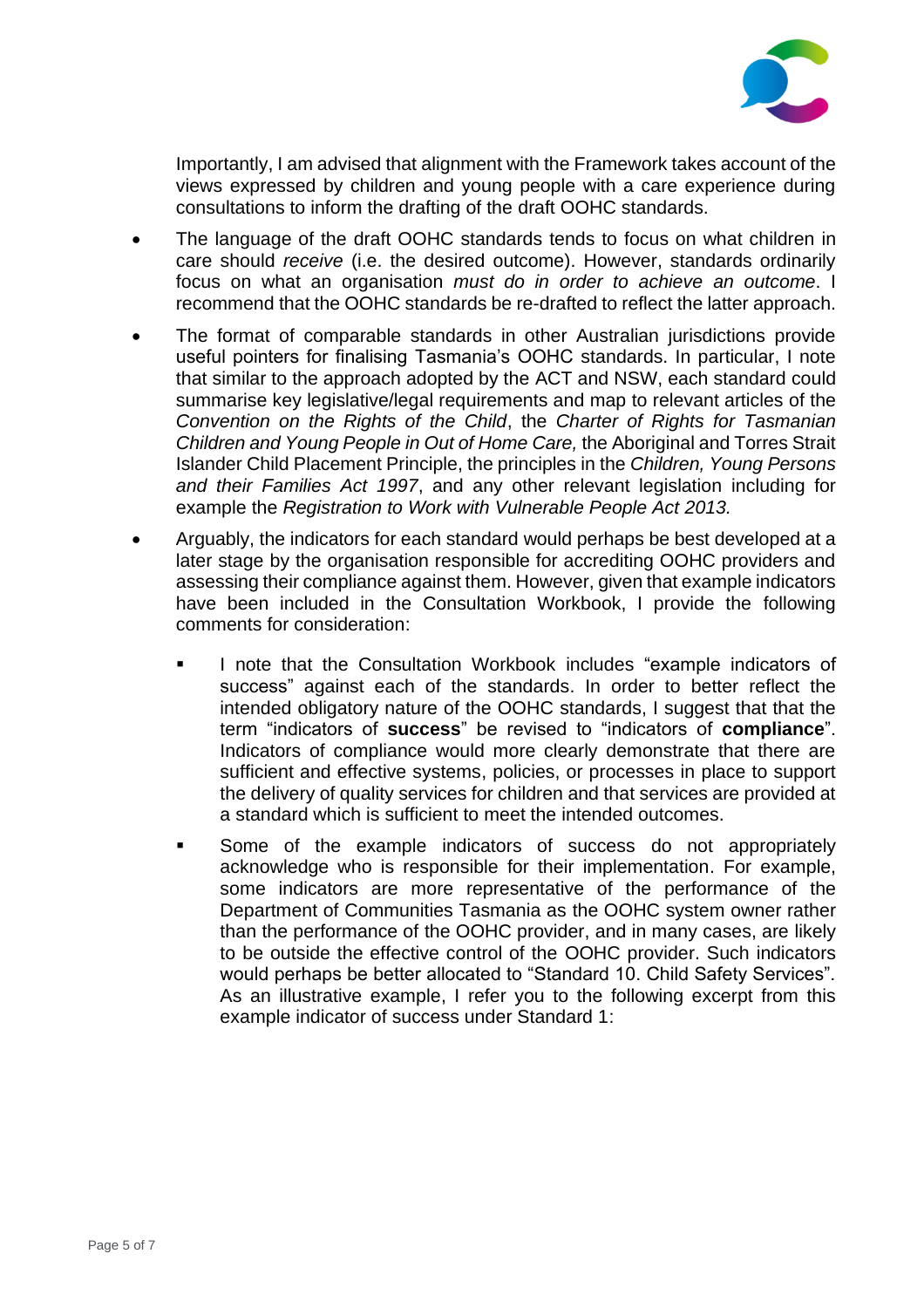

1.8 Children and young people have positive relationships with Child Safety Services as follows:

- Child and young people, carers and families know their Child Safety Officer, and any key workers involved in providing care and services, and how to contact them.
- Child Safety Officers meet and spend time with a child or young person in accordance with relevant procedures.
- Child Safety Officers have contact visits with out of home care staff and carers to establish and maintain positive relationships and communication in accordance with relevant operating procedures.
- Worker transitions are planned to include adequate handover and the new Child Safety Officer or key worker/s are promptly introduced to the child or young person.

### **3. Carers Register**

As you would be aware, and building on the work of former Commissioner for Children and Young People, Mark Morrissey, I support the establishment of a Carers' Register for out-ofhome care. I acknowledge that work is underway to further scope and design the Carers Register noting that the *Consultation Workbook* states: "Work to develop a Carer's Register, including how a Carer's Register will be administered and governed and the timing for implementation will be progressed alongside a review of the *Children, Young Persons and Their Families Act 1997* due to commence in [the] 2021-22 financial year" (p.9).

I also note Recommendations 8.17 – 8.23 of the Royal Commission which relate to the establishment of nationally consistent Carers Registers.

At this early stage in its development, and, given the lack of detail about the Carers Register provided in the *Consultation Workbook*, it is difficult for me to provide detailed comment on the proposed Carers Register. However, I recommend that the scoping and design work being undertaken by the Department be guided by the recommendations of the Royal Commission, and particularly consider the following matters:

- Will the establishment and administration of the Carers Register be governed by a legislative framework?
- How will national consistency be achieved, including information sharing protocols with other Australian jurisdictions?
- Who will be required to be on the Carers Register?
- How will the Carers Register link to the Working with Vulnerable People Register (or its interstate equivalents?)
- How will the Carers Register operate alongside the broader Child Safe approach, including information systems and sharing?
- Which agency or organisation will hold and administer the Carers Register?
- What will be the mechanism for licensing carers?